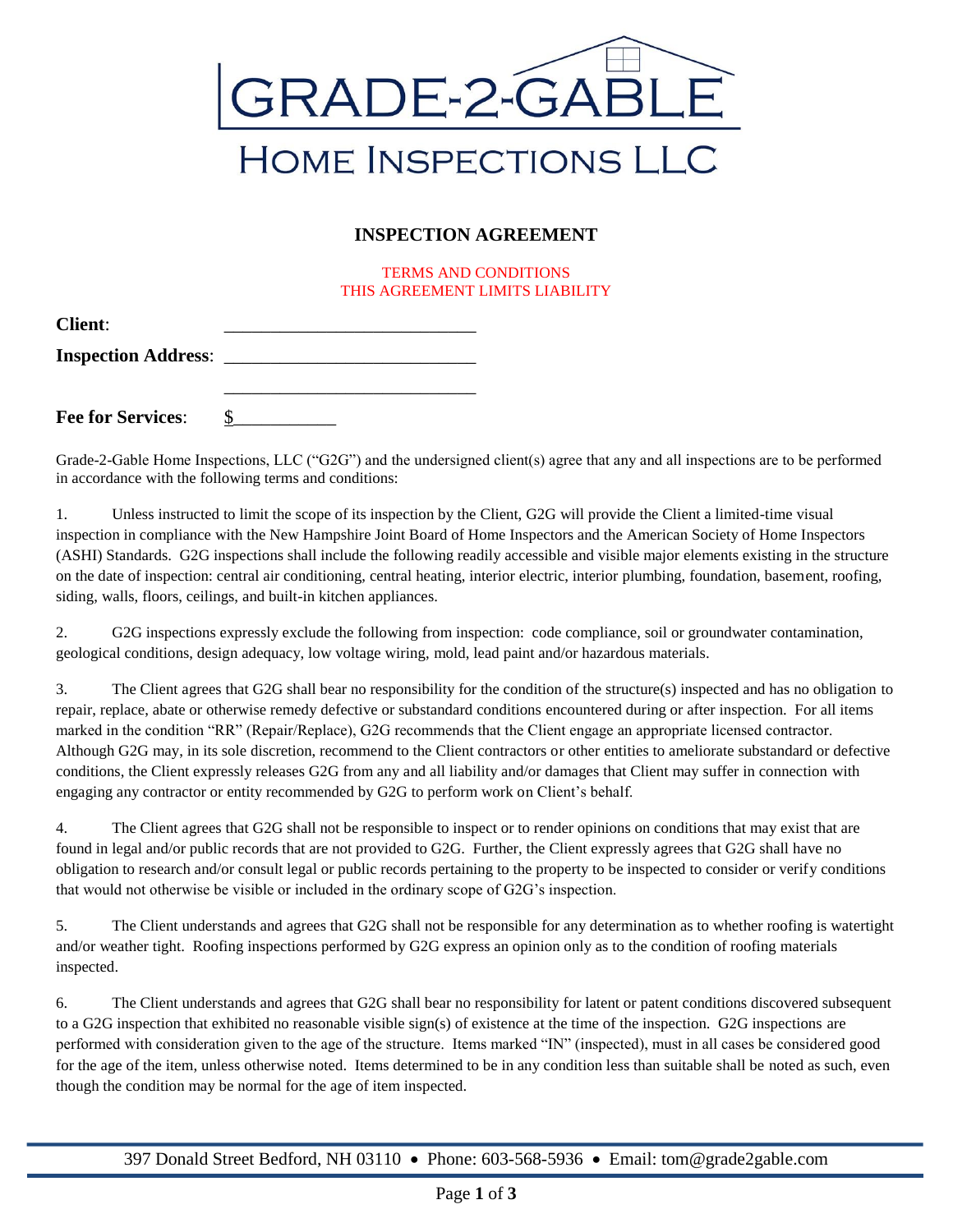7. The Client acknowledges and agrees that the opinions of particular inspectors vary and the report issued by G2G expresses only the opinion of the particular inspector issuing report. Accordingly, the Client should not rely upon or consider the opinions expressed by the particular inspector as definitive with respect to the condition of each item identified therein. G2G encourages the Client to seek alternate opinions on the condition of any item of concern to the Client.

8. The Client acknowledges, represents and agrees that the Client shall be responsible to secure all approvals necessary for entry onto the premises to be inspected by G2G. Client further agrees to defend, indemnify and hold harmless G2G from any demand or claim alleging a trespass upon the premises to be inspected by G2G. It is the sole responsibility of the Client or its Agent(s) to insure that all utilities are on and available to the inspector at the time of inspection. G2G recommends to the Client that the Client should check for any and all permits necessary for additional construction performed on the inspected property after original construction of the structure and/or property.

9. The Client acknowledges and agrees that the Client shall bear all costs, including but not limited to reasonable attorney's fees, interest and court costs, in the event that litigation is necessary to enforce the terms of this Inspection Agreement.

10. Payment of the inspection fee shall entitle the Client to a printed and a digital final copy, including photographs, delivered within 48 hours of the inspection. G2G shall accept payment by check, cash, or credit card. Payment is due upon completion of the home inspection.

11. Additional Services to be performed by G2G (initial all services that are requested):

\_\_\_\_ Water Testing (\$\_\_\_\_\_\_) \_\_\_\_\_ Radon Air Testing (\$\_\_\_\_\_\_)

Wood Destroying Organism ("WDO") Report (\$\_INCL.\_)

The Client authorizes G2G to perform the above-marked services at the time of inspection, and agrees to incur the additional cost for the services indicated above. G2G will provide sampling services in accordance with laboratory instructions. WDO inspections will be reported through the NPMA-33 form promulgated by the National Pest Management Association. The Client agrees to the scope and limitations set in form NPMA-33.

12. THE CLIENT ACCEPTS AND AGREES THAT G2G MAKES NO EXPRESS OR IMPLIED WARRANTIES. G2G HEREBY DISCLAIMS ALL EXPRESS OR IMPLIED WARRANTIES WHETHER IMPLIED BY OPERATION OF LAW OR OTHERWISE. UNDER NO CIRCUMSTANCES AND IN NO EVENT WILL G2G BE LIABLE FOR PEROSNAL INJURY OR PROPERTY DAMAGE OR ANY OTHER LOSS, DAMAGE, COST OR PUNITIVE, SPECIAL, CONSEQUENTIAL DAMAGES OF ANY KIND, WHETHER BASED ON THIS INSPECTION AGREEMENT, WARRANTY, STRICT LIABILITY, NEGLIGENCE OR ANY OTHER CAUSE OF ACTION ARISING IN CONNECTION WITH G2G'S WORK. G2G'S LIABILITY FOR ANY CAUSE OF ACTION, WITHOUT REGARD TO THE CLAIMS ALLEGED BY THE CLIENT, SHALL NOT EXCEED TWICE THE AMOUNT PAID BY THE CLIENT TO G2G FOR ITS WORK ON THIS INSPECTION AGREEMENT.

13. This Inspection Agreement, along with its terms, conditions and disclosures, constitutes the entire agreement between G2G and the Client. The parties agree that no representation, statement or agreement not set forth herein or incorporated by reference shall be relied upon by the parties. No waiver, alteration of modification of this Inspection Agreement shall be valid unless in writing and signed by an authorized representative of each party. This Agreement shall be by governed by and construed in accordance with the laws of the State of New Hampshire. The venue for all litigation matters in connection with this Inspection Agreement or with any G2G inspection shall be Merrimack County Superior Court in Concord, New Hampshire.

I have read and understand the Terms and Conditions of this Inspection Agreement and accept them. My signature below indicates that I am authorized to execute this contract on behalf of the Client. I acknowledge that the Client is the only party entitled to the information contained in the inspection report issued by G2G.